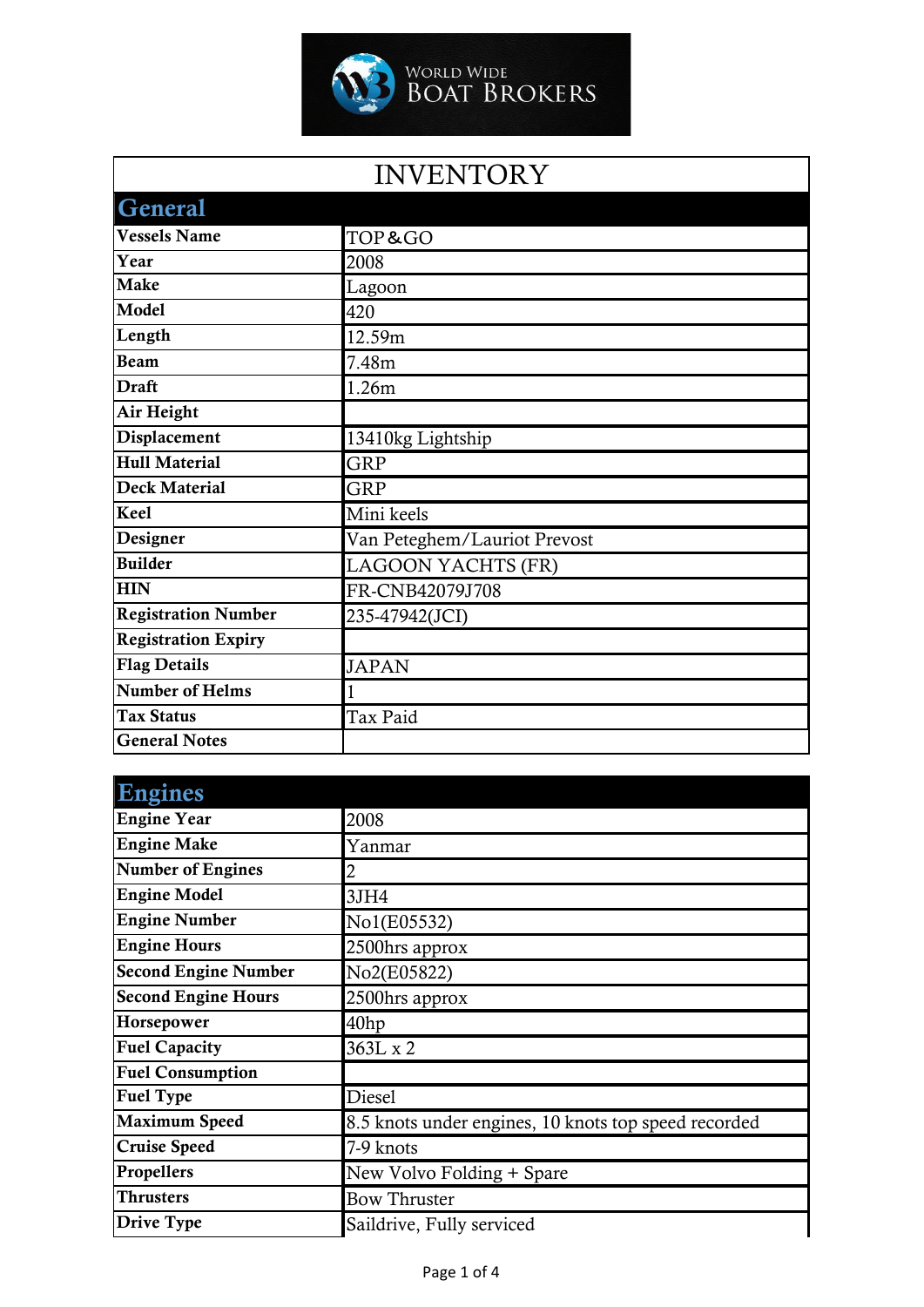| <b>Steering System</b> | Hydraulic |
|------------------------|-----------|
| <b>Notes</b>           |           |

| Accommodation           |           |
|-------------------------|-----------|
| Layout                  | 5 Persons |
| <b>Single Berths</b>    |           |
| Double Berths           | 3x        |
| Queen Berths            |           |
| <b>Drop Down Saloon</b> |           |
| <b>Notes</b>            |           |

| <b>Bathrooms</b>          |                     |
|---------------------------|---------------------|
| <b>Shower</b>             | 2 Showers, 1 capped |
| <b>Heads</b>              | 2 <sub>l</sub>      |
| <b>Heads</b> Type         | 2 Electric,         |
| <b>Holding Tanks</b>      | 1 x 180L            |
| <b>Hot Water Capacity</b> | $1 \times 40L$      |
| <b>Notes</b>              |                     |

| <b>Galley</b>          |                                                 |
|------------------------|-------------------------------------------------|
| <b>Galley Location</b> | Galley up in center hull with plenty of storage |
| <b>Water Capacity</b>  | 410L                                            |
| Refrigeration          | Yes                                             |
| Freezer                | Yes                                             |
| Stove / Oven           | New Eno 3 Burner + Gas Cert 4/19                |
| Oven                   | New Eno                                         |
| <b>Sink</b>            | <b>Stainless</b>                                |
| <b>Gas Alarm</b>       |                                                 |
| Microwave              | Yes                                             |
| <b>Ice Maker</b>       |                                                 |
| Dishwasher             |                                                 |
| <b>Notes</b>           |                                                 |

| <b>Electronics</b>      |               |
|-------------------------|---------------|
| Depth Sounder           | Raymarine     |
| Log                     | Raymarine     |
| Autopilot               | Raymarine     |
| <b>Wind Instruments</b> | Raymarine     |
| Radar                   | Yes KODEN 4kw |
| Chartplotter            | Yes e80       |
| <b>AIS</b>              |               |
| <b>GPS</b>              | Raymarine e80 |
| <b>VHf</b>              | Yes           |
| <b>TV</b>               | Yes           |
| <b>Stereo</b>           | Yes           |
| Radio                   | Yes           |
| <b>Sat Phone</b>        |               |
| <b>Notes</b>            |               |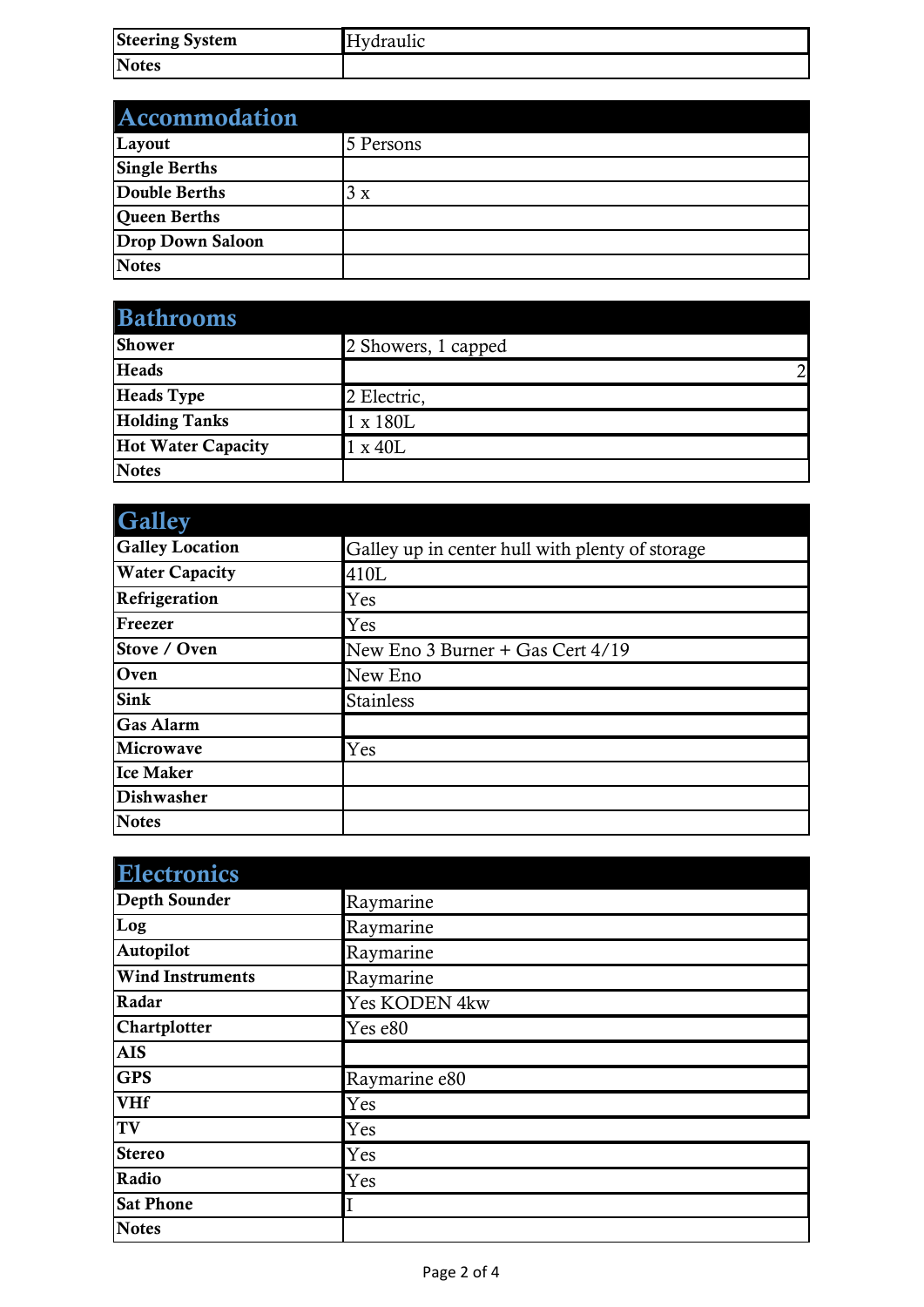| <b>Batteries</b>       |               |
|------------------------|---------------|
| <b>Battery House</b>   | 4 x 165AH AGM |
| <b>Battery Engine</b>  | Yes           |
| <b>Battery Charger</b> | Yes 1x        |
| <b>Notes</b>           |               |

| <b>Electrical Equipment</b> |                    |
|-----------------------------|--------------------|
| Watermaker                  |                    |
| <b>Generator</b>            | Onan8.5kw          |
| <b>Wind Generator</b>       |                    |
| <b>Solar Panels</b>         |                    |
| <b>Washing Machine</b>      |                    |
| <b>Air Conditioning</b>     | Yes, reverse cycle |
| <b>Heater</b>               | Yes                |
| <b>Transformer</b>          |                    |
| Inverter                    | Yes                |
| <b>Shore Power</b>          | 230V               |
| <b>Notes</b>                |                    |

| <b>Sail Inventory</b> |                              |
|-----------------------|------------------------------|
| <b>Rig Type</b>       | <b>Alloy Fractional Mast</b> |
| <b>Rig Material</b>   | S/S                          |
| Condition             |                              |
| Age of Sails          | 12year                       |
| <b>Mainsails</b>      | Yes                          |
| <b>Headsails</b>      | Yes                          |
| Spinnaker             |                              |
| Screecher / Gennaker  |                              |
| <b>Storm Jib</b>      |                              |
| Bowsprit              |                              |
| <b>Furlers</b>        |                              |
| Winches               | Lewmar winches               |
| <b>Notes</b>          |                              |

| <b>Safety Equipment</b>  |     |
|--------------------------|-----|
| <b>Bilge Manual</b>      |     |
| <b>Bilge Electric</b>    | 3   |
| <b>Life Raft</b>         | 2X  |
| Life Jackets             | 12  |
| <b>Life Ring</b>         | Yes |
| <b>EPIRB</b>             |     |
| <b>Flares</b>            |     |
| <b>Fire Extinguisher</b> | 2X  |
| <b>First Aid</b>         |     |
| <b>MOB Light</b>         |     |
| <b>Harnesses</b>         | Yes |
| <b>Drogues</b>           |     |